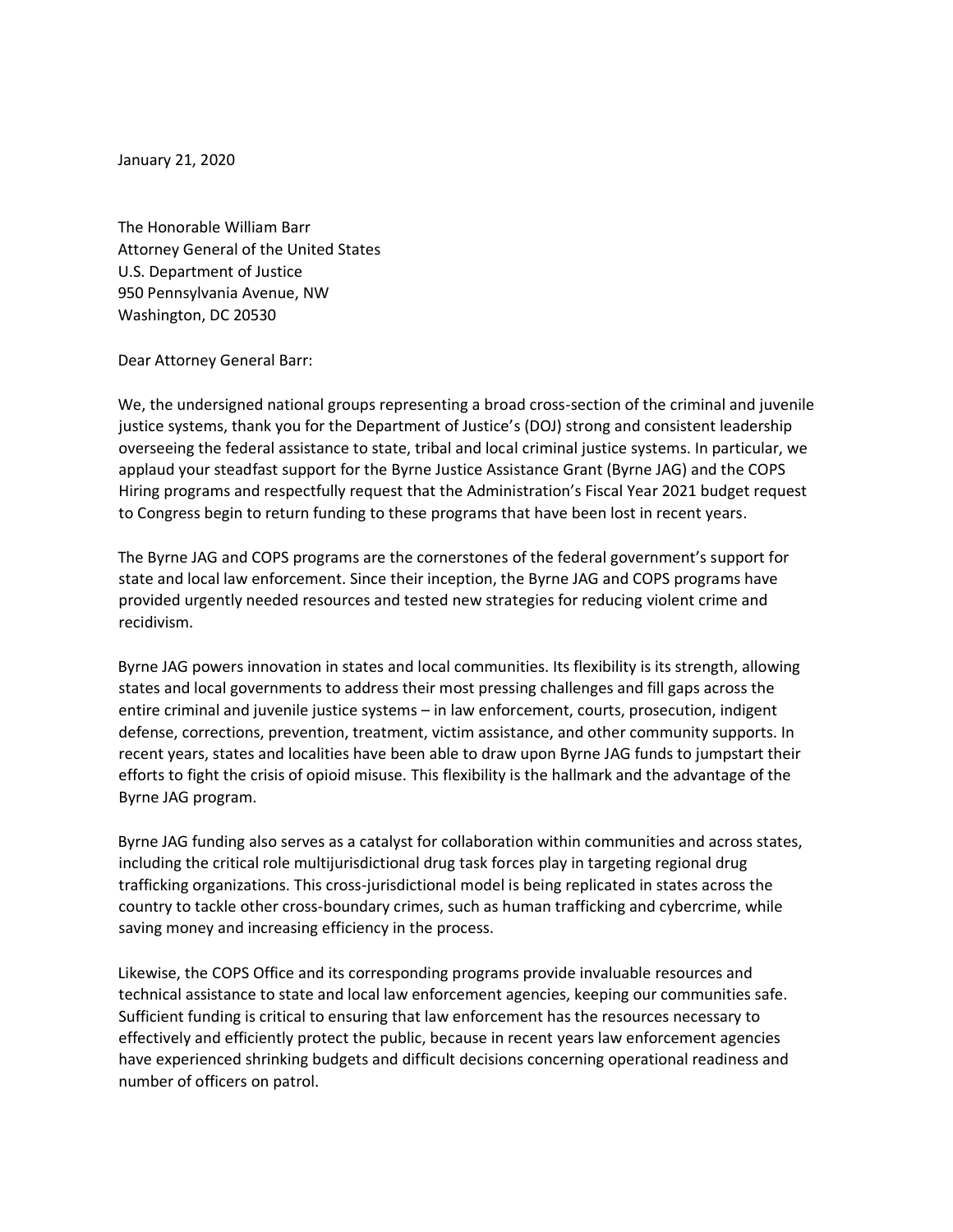We recognize the competing pressures you face as you present the Department's budget request to Congress. Yet funding for Byrne JAG has been reduced by 35 percent and COPS Hiring by 50 percent since Fiscal Year 2010, causing a serious contraction in the reach of Byrne JAG-funded programs and law enforcement officer hiring across the states and territories. This is hindering our ability to prevent and deter a rise in violent crime, to confront the opioid epidemic, to reduce recidivism, and to improve outcomes for individuals with addiction and mental illness who come into contact with the justice system. For these reasons we respectfully request that the Administration's Fiscal Year 2021 budget request to Congress begin to return funding to these programs that have been lost in recent years.

Sincerely,

- *Addiction Policy Forum*
- *American Federation of State, County and Municipal Employees*
- *American Jail Association*
- *American Probation and Parole Association*
- *Association of Prosecuting Attorneys*
- *Association of State Criminal Investigative Agencies*
- *Campaign for Youth Justice*
- *Coalition for Juvenile Justice*
- *Community Anti-Drug Coalitions of America*
- *IJIS Institute*
- *International Community Corrections Association*
- *International Union of Police Associations*
- *Local Initiatives Support Corporation*
- *Major Cities Chiefs Association*
- *Major County Sheriffs of America*
- *National Alliance of Gang Investigators' Associations*
- *National Alliance of State Drug Enforcement Agencies*
- *National Association of Counties*
- *National Association of Drug Court Professionals*
- *National Association of Pretrial Service Agencies*
- *National Association of Social Workers*
- *National Association of State Alcohol and Drug Abuse Directors*
- *National Association of VOCA Assistance Administrators*
- *National Center for Victims of Crime*
- *National Council of Juvenile and Family Court Judges*
- *National Criminal Justice Association*
- *National District Attorneys Association*
- *National Juvenile Justice Network*
- *National League of Cities*
- *National Narcotics Officers Associations Coalition*
- *National Organization for Victim Assistance*